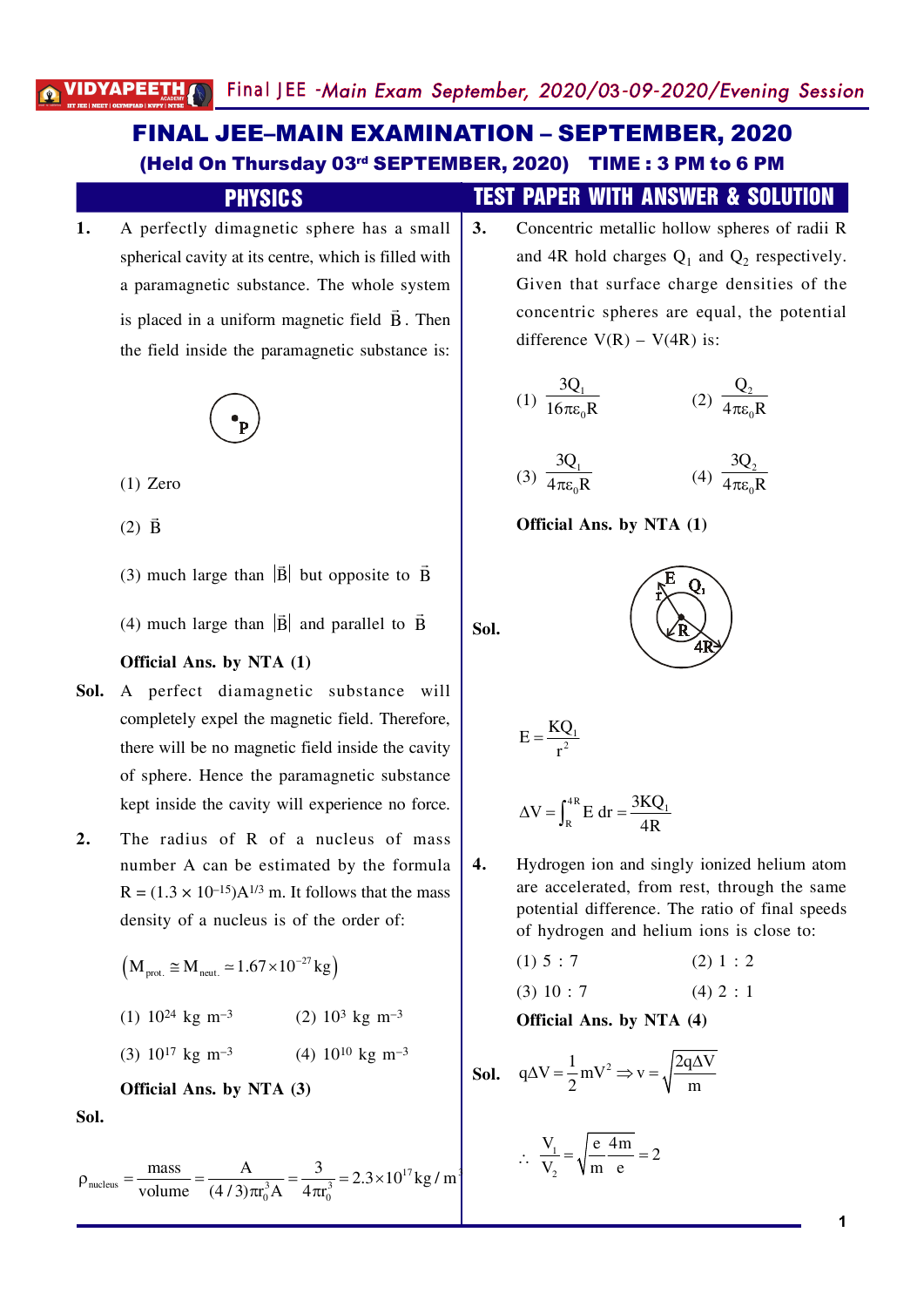5. The mass density of a planet of radius R varies with the distance r from its centre as

$$
\rho(r) = \rho_0 \left( 1 - \frac{r^2}{R^2} \right).
$$
 Then the gravitational field  
is maximum at:

(1) 
$$
r = \frac{1}{\sqrt{3}}R
$$
 (2)  $r = \sqrt{\frac{5}{9}}R$ 

(3)  $r = \sqrt{\frac{3}{4}}R$  $(4) r = R$ 

Official Ans. by NTA (2)

**Sol.** E  $4\pi r^2 = \int \rho_0 4\pi r^2 dr$ 

$$
\Rightarrow \text{Er}^2 = 4\pi G \int_0^r \rho_0 \left( 1 - \frac{r^2}{R^2} \right) r^2 dr
$$

$$
\Rightarrow E = 4\pi G \rho_0 \left( \frac{r^3}{3} - \frac{r^5}{5R^2} \right)
$$

$$
\frac{dE}{dr} = 0 \quad \therefore \quad r = \sqrt{\frac{5}{9}} R
$$

A particle is moving unidirectionally on a 6. horizontal plane under the action of a constant power supplying energy source. The displacement  $(s)$  - time  $(t)$  graph that describes the motion of the particle is (graphs are drawn schematically and are not to scale) :



**Sol.** 
$$
\frac{dK}{dE} = P = \cos t \Rightarrow K = Pt = \frac{1}{2} mV^2
$$

$$
V = \sqrt{\frac{2Pt}{m}} = \frac{ds}{dt} \therefore S = \sqrt{\frac{2P}{m}} \frac{2}{3} t^{\frac{3}{2}}
$$

7. If a semiconductor photodiode can detect a photon with a maximum wavelength of 400 nm, then its band gap energy is:

| <b>Official Ans. by NTA (3)</b> |                                          |
|---------------------------------|------------------------------------------|
| $(3)$ 3.1 eV                    | $(4) 1.1$ eV                             |
| $(1)$ 2.0 eV                    | $(2)$ 1.5 eV                             |
| Speed of ligh                   | $c = 3 \times 10^8$ m/s                  |
| Planck's constant               | h = 6.63 $\times$ 10 <sup>-34</sup> J.s. |

**Sol.** 
$$
\Delta E = \frac{\lambda c}{\lambda e} = 3.1 \text{eV}
$$

8. To raise the temperature of a certain mass of gas by 50°C at a constant pressure, 160 calories of heat is required. When the same mass of gas is cooled by 100°C at constant volume, 240 calories of heat is released. How many degrees of freedom does each molecule of this gas have (assume gas to be ideal)?

$$
(1) 5 \t(2) 3 \t(3) 6 \t(4) 7
$$

Official Ans. by NTA (3)

**Sol.**

\n
$$
nC_{p}(50) = 160
$$
\n
$$
nC_{v}(100) = 240
$$
\n
$$
\Rightarrow \frac{C_{p}}{2C_{v}} = \frac{160}{240} = \frac{\gamma}{2}
$$
\n
$$
\therefore \gamma = \frac{4}{3} \text{ and } f = \frac{2}{\gamma - 1} = 6
$$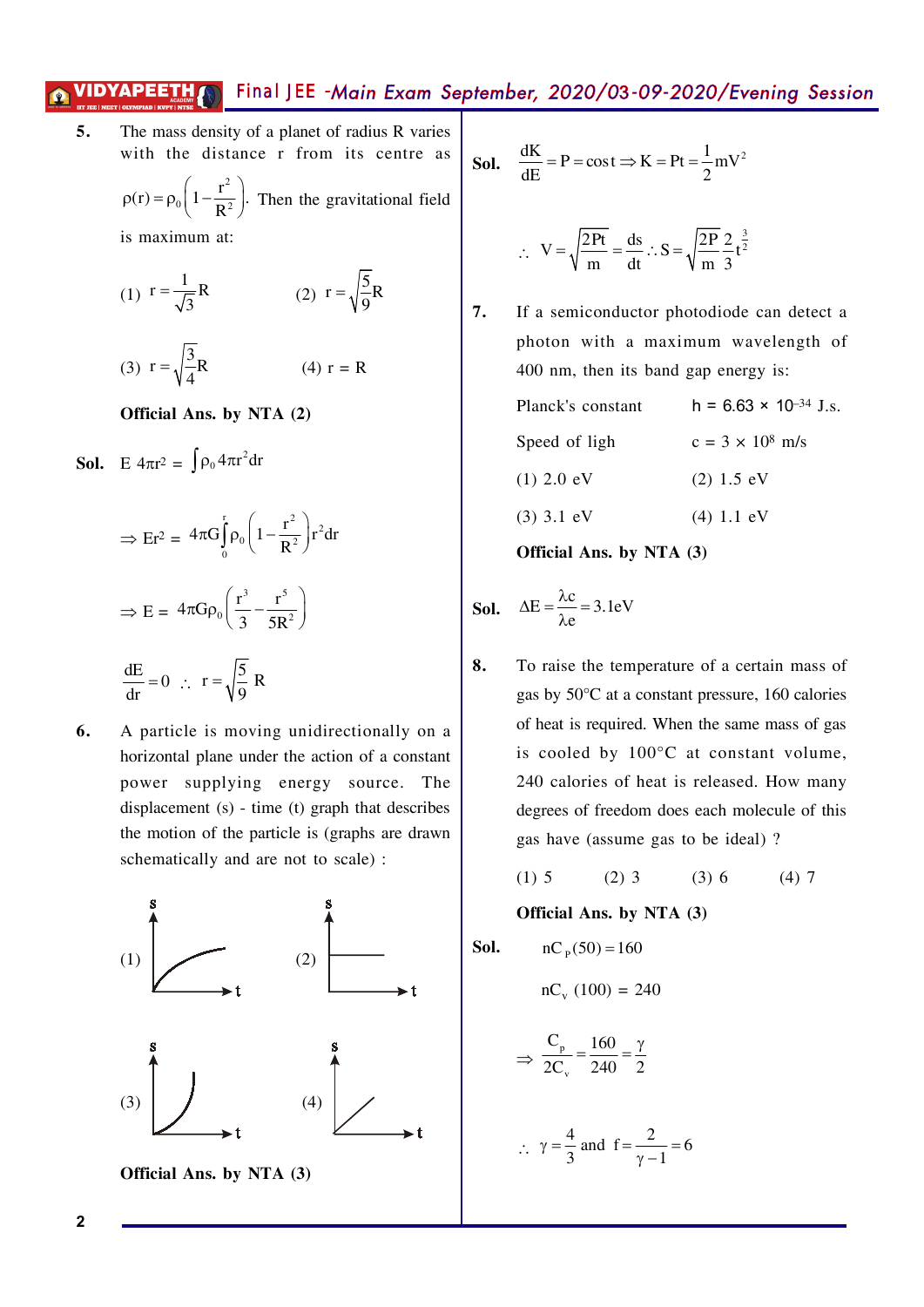9. A block of mass m attached to massless spring is performing oscillatory motion of amplitude 'A' on a frictionless horizontal plane. If half of the mass of the block breaks off when it is passing through its equilibrium point, the amplitude of oscillation for the remaining system become  $fA$ . The value of  $f$  is:

(1) 
$$
\frac{1}{2}
$$
 (2)  $\sqrt{2}$  (3) 1 (4)  $\frac{1}{\sqrt{2}}$ 

#### Official Ans. by NTA (4)

Sol. At equilibrium position

$$
V_0 = \omega_0 A = \sqrt{\frac{K}{m}} A \qquad \qquad \dots (i)
$$

$$
V = \omega A^1 = \sqrt{\frac{K}{\frac{m}{2}}} A^1 \qquad \qquad \dots (ii)
$$

$$
\therefore A^1 = \frac{A}{\sqrt{2}}
$$

- A block of mass 1.9 kg is at rest at the edge of  $10.$ a table, of height 1 m. A bullet of mass 0.1 kg collides with the block and sticks to it. If the velocity of the bullet is 20 m/s in the horizontal direction just before the collision then the kinetic energy just before the combined system strikes the floor, is [Take  $g = 10$  m/s<sup>2</sup>. Assume there is no rotational motion and loss of energy after the collision is negligable.]
	- $(1)$  21 J  $(2)$  23 J
	- $(3) 19 J$  $(4) 20 J$

Official Ans. by NTA (1)

$$
\begin{array}{c}\n 0.1 \text{ kg} \\
 \hline\n \end{array}
$$
\n**Sol.**

$$
p_i = p_f \implies 0.1 \times 20 = 2v
$$
  
∴ v = 1 m/s  

$$
KE_f = mgh + \frac{1}{2}mv^2 = 213
$$

 $11.$ Two light waves having the same wavelength  $\lambda$  in vacuum are in phase initially. Then the first wave travels a path  $L_1$  through a medium of refractive index  $n_1$  while the second wave travels a path of length  $L_2$  through a medium of refractive index  $n_2$ . After this the phase difference between the two waves is:

(1) 
$$
\frac{2\pi}{\lambda} (n_1 L_1 - n_2 L_2)
$$
 (2)  $\frac{2\pi}{\lambda} \left( \frac{L_2}{n_1} - \frac{L_1}{n_2} \right)$ 

(3) 
$$
\frac{2\pi}{\lambda} \left( \frac{L_1}{n_1} - \frac{L_2}{n_2} \right)
$$
 (4)  $\frac{2\pi}{\lambda} (n_2 L_1 - n_1 L_2)$ 

Official Ans. by NTA (1)

**Sol.** 
$$
\Delta p = n_1 L_1 - n_2 L_2
$$

$$
\Delta \phi = \frac{2\pi}{\lambda} \Delta p
$$

 $12.$ The electric field of a plane electromagnetic wave propagating along the x direction in vacuum is  $\vec{E} = E_0 \hat{j} \cos(\omega t - kx)$ . The magnetic field  $\vec{B}$ , at the moment  $t = 0$  is :

(1) 
$$
\vec{B} = E_0 \sqrt{\mu_0 \epsilon_0} \cos(kx) \hat{j}
$$

$$
(2) \ \vec{B} = \frac{E_0}{\sqrt{\mu_0 \epsilon_0}} \cos(kx) \hat{k}
$$

$$
(3) \ \vec{B} = E_0 \sqrt{\mu_0 \epsilon_0} \cos(kx) \hat{k}
$$

$$
(4) \ \vec{B} = \frac{E_0}{\sqrt{\mu_0 \epsilon_0}} \cos(kx) \hat{j}
$$

Official Ans. by NTA (3)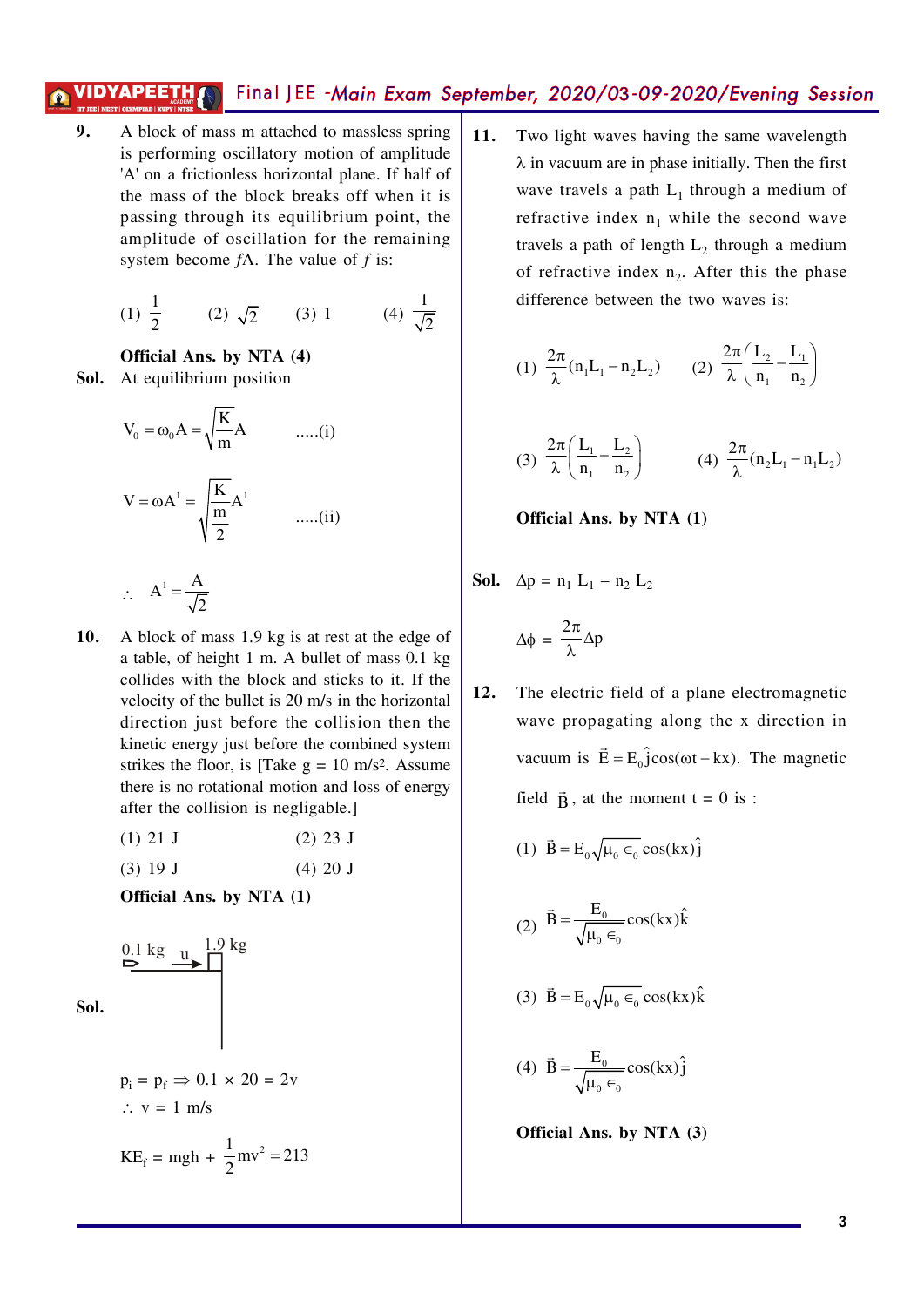$E(i)$  $c(i)$ Sol.  $\therefore \vec{B}(\hat{k})$ 

$$
\Rightarrow \vec{B} = B_0 \cos(wt - kx)\hat{k}
$$

Now put  $t = 0$ .

- 13. A metallic sphere cools from  $50^{\circ}$ C to  $40^{\circ}$ C in 300 s. If atmospheric temperature around is  $20^{\circ}$ C, then the sphere's temperature after the next 5 minutes will be close to:
	- $(1) 33^{\circ}$ C
	- $(2) 35^{\circ}$ C
	- $(3) 31^{\circ}C$
	- (4)  $28^{\circ}$ C

Official Ans. by NTA (1)

**Sol.** 
$$
\frac{50 - 40}{300} = \beta \left( \frac{50 + 40}{2} - 20 \right)
$$

$$
\frac{40 - T}{300} = \beta \left( \frac{40 + T}{2} - 20 \right)
$$

$$
\therefore T = \frac{100}{3}
$$

14. A uniform magnetic field B exists in a direction perpendicular to the plane of a square loop made of a metal wire. The wire has a diameter of 4 mm and a total length of 30 cm. The magnetic field changes with time at a steady rate  $dB/dt = 0.032$  Ts<sup>-1</sup>. The induced current in the loop is close to

(Resistivity of the metal wire is  $1.23 \times 10^{-8}$  Qm)

- $(2)$  0.34 A  $(1)$  0.61 A
- $(4)$  0.53 A  $(3)$  0.43 A

Official Ans. by NTA (1)

Sol.

\n
$$
\begin{array}{c}\n\text{Sol.} \\
a = 7.5 \text{ cm} \\
q_i = \frac{d(Ba^2)}{dt} = a^2 \frac{dB}{dt} \\
i = \frac{q}{R} = \frac{a^2 dB/dt}{p(40)} \\
\frac{p(40)}{\pi r^2}\n\end{array}
$$

- $15.$ Amount of solar energy received on the earth's surface per unit area per unit time is defined a solar constant. Dimension of solar constant is:
	- $(1) ML<sup>2</sup>T<sup>-2</sup>$  $(2)$  MLT<sup>-2</sup>
	- $(3) M^2L^0T^{-1}$  $(4)$  ML<sup>0</sup>T<sup>-3</sup>

Official Ans. by NTA (4)

**Sol.** 
$$
S = \frac{P}{A} = \frac{ML^2T^{-3}}{L^2} = MT^{-3}
$$

- $16.$ Which of the following will NOT be observed when a multimeter (operating in resistance) measuring mode) probes connected across a component, are just reversed?
	- (1) Multimeter shows NO deflection in both cases i.e. before and after reversing the probes if the chosen component is capacitor.
	- (2) Multimeter shows a deflection, accompanied by a splash of light out of connected component in one direction and NO deflection on reversing the probes if the chosen component is LED.
	- (3) Multimeter shows NO deflection in both cases *i.e.* before and after reversing the probes if the chosen compoenent is metal wire.
	- (4) Multimeter shows an equal deflection in both cases *i.e.* before and after reversing the probes if the chosen component is resistor.

Official Ans. by NTA (1)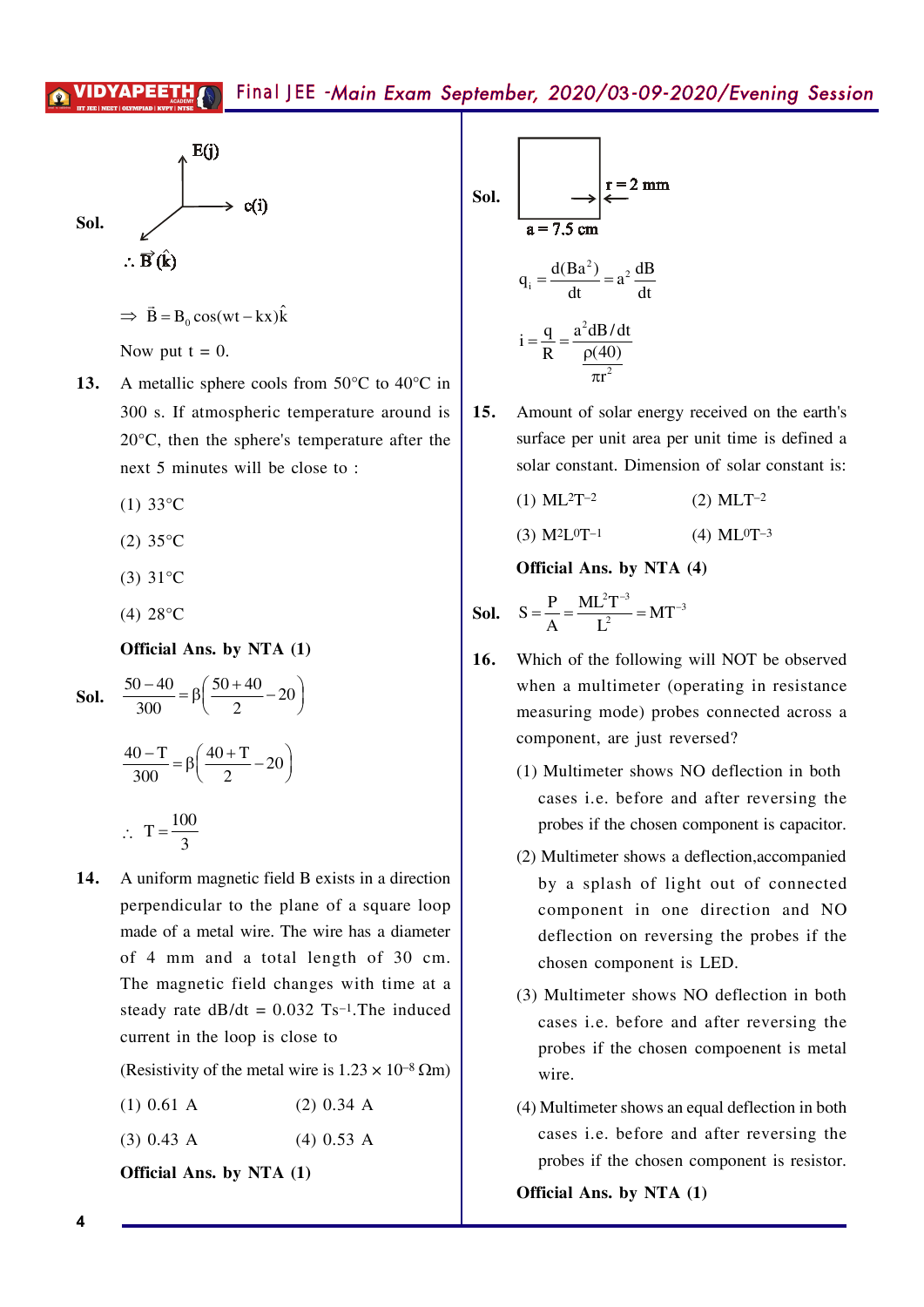Sol. (1) Multimeter shows deflection when it connects with capacitor

> (2) If we assume that LED has negligiable resistance then multimeter shows no deflection for the forward blas but when it connects in reverse direction, it break down occurs so splash of light out.

> (3) The resistance of metal wire may be taken zero, so no deflection in multimeter

> (4) No matter, how we connect the resistance across multimeter It shows same deflection.

- Two resistors  $400\Omega$  and  $800\Omega$  are connected  $17<sub>1</sub>$ in series across a 6 V battery. The potential difference measured by a voltmeter of 10 k $\Omega$ across 400  $\Omega$  resistor is close to:
	- $(1) 2 V$
	- $(2) 1.95V$
	- $(3)$  2.05 V
	- $(4) 1.8 V$

### Official Ans. by NTA (2)



the points A and B is  $\frac{6}{1185} \times 385 = 1.949$  V

18. Two sources of light emit X-rays of wavelength 1 nm and visible light of wavelength 500 nm, respectively. Both the sources emit light of the same power 200 W. The ratio of the number density of photons of X-rays to the number density of photons of the visible light of the given wavelengths is :

(1) 
$$
\frac{1}{500}
$$
  
(2) 500  
(3) 250  
(4)  $\frac{1}{250}$ 

Official Ans. by NTA (1)

**Sol.** 
$$
P = \frac{nhc}{\lambda t}
$$
  

$$
\therefore \frac{n_1}{n_2} = \frac{\lambda_1}{\lambda_2} = \frac{1}{5}
$$

- A calorimeter of water equivalent 20 g contains 19. 180 g of water at  $25^{\circ}$ C. 'm' grams of steam at  $100^{\circ}$ C is mixed in it till the temperature of the mixure is 31°C. The value of 'm' is close to (Latent heat of water =  $540$  cal g<sup>-1</sup>, specific heat of water = 1 cal  $g^{-1}$  °C<sup>-1</sup>)
	- $(1)$  2.6
	- $(2) 2$
	- $(3)$  4
	- $(4)$  3.2

Official Ans. by NTA (2)

**Sol.** 
$$
\frac{\text{Cal}}{20 \text{gm}} \frac{H_2\text{O}}{180 \text{gm}} \frac{\text{Sterm}}{\text{m}}
$$
  
25°C 25°C 100°C  
200 × 1 × (31 – 25)  
= m × 540 + m × 1 × (100 – 31)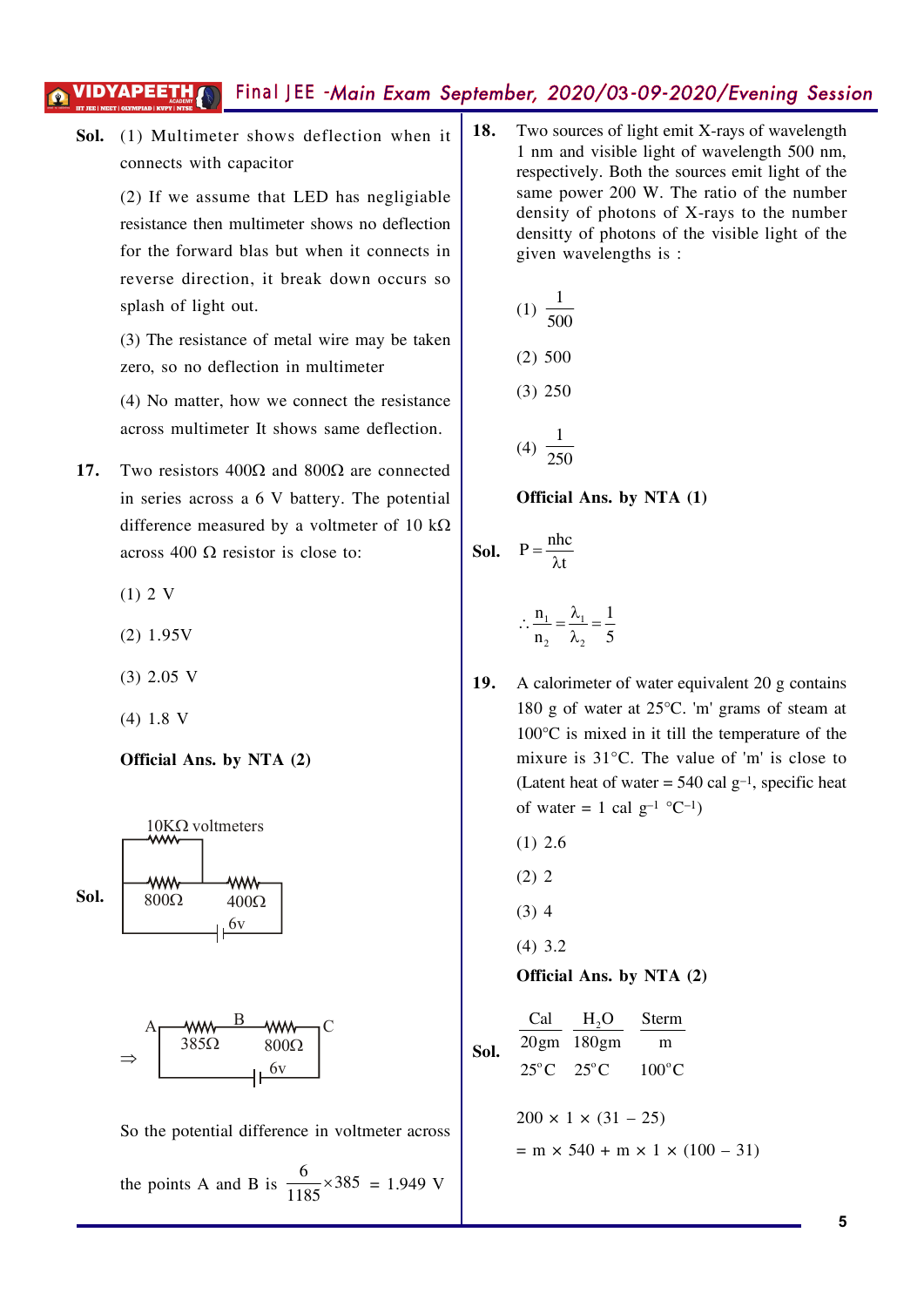



A uniform rod of length  $T$  is pivoted at one of its ends on a vertical shaft of negligible radius. When the shaft rotates at angular speed  $\omega$  the rod makes an angle  $\theta$  with it (see figure). To find  $\theta$  equate the rate of change of angular momentum (direction going into the paper)

 $\frac{m\ell^2}{12}\omega^2 \sin\theta \cos\theta$  about the centre of mass

(CM) to the torque provided by the horizontal and vertical forces  $F_H$  and  $F_V$  about the CM. The value of  $\theta$  is then such that:

(1) 
$$
\cos\theta = \frac{g}{2\ell\omega^2}
$$
 (2)  $\cos\theta = \frac{3g}{2\ell\omega^2}$ 

(3) 
$$
\cos \theta = \frac{2g}{3\ell \omega^2}
$$
 (4)  $\cos \theta = \frac{g}{\ell \omega^2}$ 

 $\omega^2 \frac{\ell}{2} \sin \theta$ 

Official Ans. by NTA (2)

Sol.

 $F_V = mg$ 

$$
F_H = m\omega^2 \frac{\ell}{2} \sin \theta
$$

$$
mg\frac{\ell}{2}\sin\theta - m\omega^2\frac{\ell}{2}\sin\theta\frac{\ell}{2}\cos\theta = \frac{m\ell^2}{12}\omega^2\sin\theta\cos\theta
$$

$$
\cos \theta = \frac{3}{2} \frac{g}{\omega^2 \ell} \qquad \qquad \dots (ii)
$$

When an object is kept at a distance of 30 cm  $21.$ from a concave mirror, the image is formed at a distance of 10 cm from the mirror. If the object is moved with a speed of 9 cms<sup>-1</sup>, the speed  $(in \, cm s^{-1})$  with which image moves at that instant is finite to the set of the set of the set of the set of the set of the set of the set of the set of the set of the set of the set of the set of the set of the set of the set of the set of the set of the set of the

Official Ans. by NTA (1)

**Sol.** 
$$
\left| \left( \frac{dv}{dt} \right) \right| = \left| \frac{v^2}{4^2} \right| \left| \frac{du}{dt} \right|
$$

$$
= \left(\frac{10}{30}\right) 2 \times 9 = 1 \text{ m/s}
$$

 $22.$ A galvanometer coil has 500 turns and each turn has an average area of  $3 \times 10^{-4}$  m<sup>2</sup>. If a torque of 1.5 Nm is required to keep this coil parallel to magnetic field when a current of 0.5 A is flowing through it, the strength of the field 

### Official Ans. by NTA (20)

$$
\quad \text{Sol.} \quad \vec{\tau} = \vec{m} \times \vec{B}
$$

$$
\tau = NI \times A \times B
$$

$$
105 = 500 \times 3 \times 10^{-4} \times \frac{1}{2} \times B
$$

 $B = 20$ 

 $23.$ If minimum possible work is done by a refrigerator in converting 100 grams of water at  $0^{\circ}$ C to ice, how much heat (in calories) is released to the surrounding at temperature  $27^{\circ}$ C (Latent heat of ice = 80 Cal/gram) to the nearest integer?

Official Ans. by NTA (8791)

6